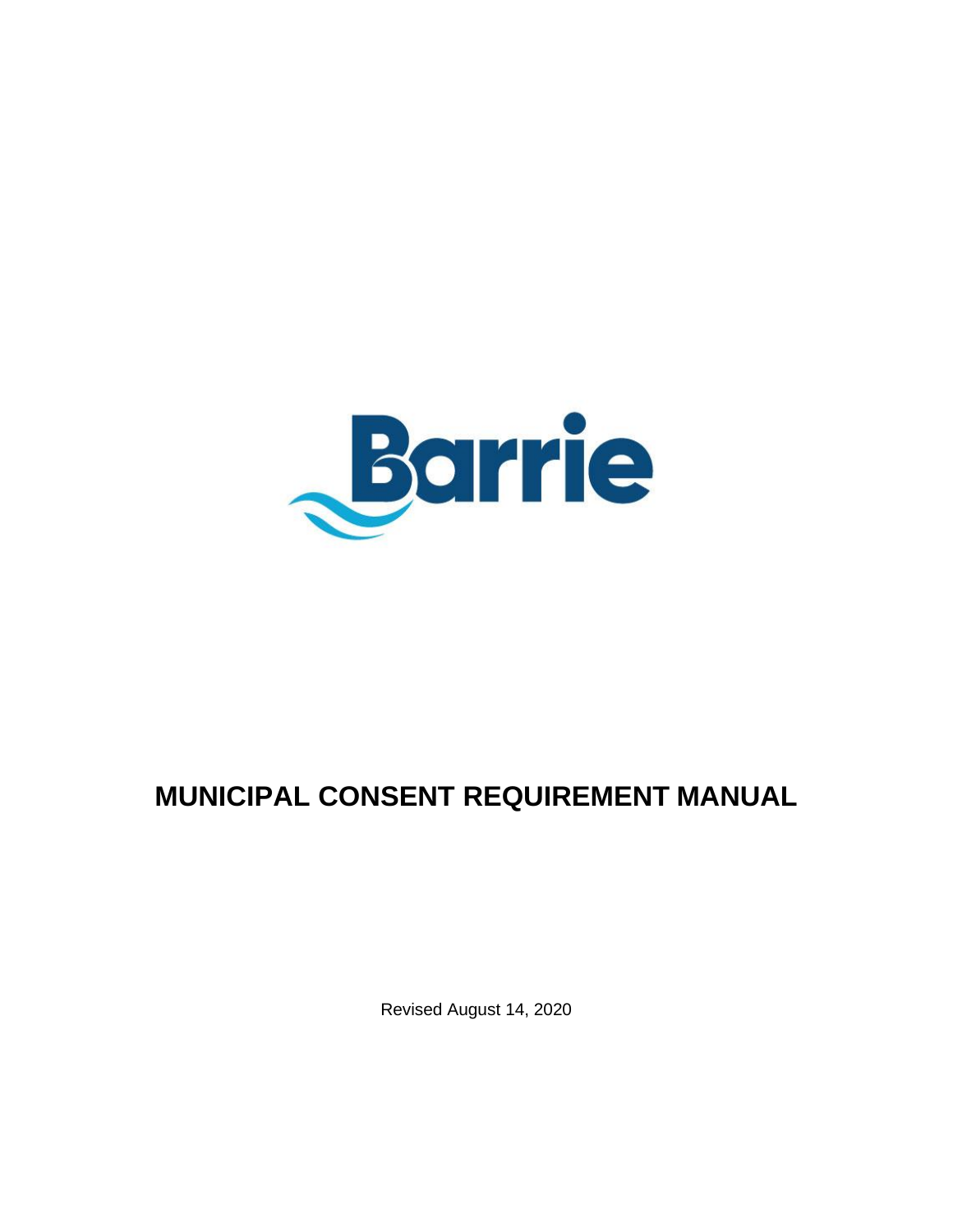## **Table of Contents**

 $\overline{\phantom{a}}$ 

| 1              |       |  |  |  |  |
|----------------|-------|--|--|--|--|
| 1.1            |       |  |  |  |  |
| 1.2            |       |  |  |  |  |
|                | 1.2.1 |  |  |  |  |
| $\overline{2}$ |       |  |  |  |  |
| 2.1            |       |  |  |  |  |
| 2.2            |       |  |  |  |  |
| 3              |       |  |  |  |  |
| 4              |       |  |  |  |  |
| 5              |       |  |  |  |  |
| 5.1            |       |  |  |  |  |
| 5.2            |       |  |  |  |  |
| 5.3            |       |  |  |  |  |
| 5.4            |       |  |  |  |  |
| 5.5            |       |  |  |  |  |
| 5.6            |       |  |  |  |  |
| 5.7            |       |  |  |  |  |
| 5.8            |       |  |  |  |  |
| 5.9            |       |  |  |  |  |
| 6              |       |  |  |  |  |
| 6.1            |       |  |  |  |  |
| 6.2            |       |  |  |  |  |
| $\overline{7}$ |       |  |  |  |  |
| 7.1            |       |  |  |  |  |
| 7.2            |       |  |  |  |  |
| 7.3            |       |  |  |  |  |
| 7.4            |       |  |  |  |  |
| 7.5            |       |  |  |  |  |
| 7.6            |       |  |  |  |  |
| 7.7            |       |  |  |  |  |
| 8              |       |  |  |  |  |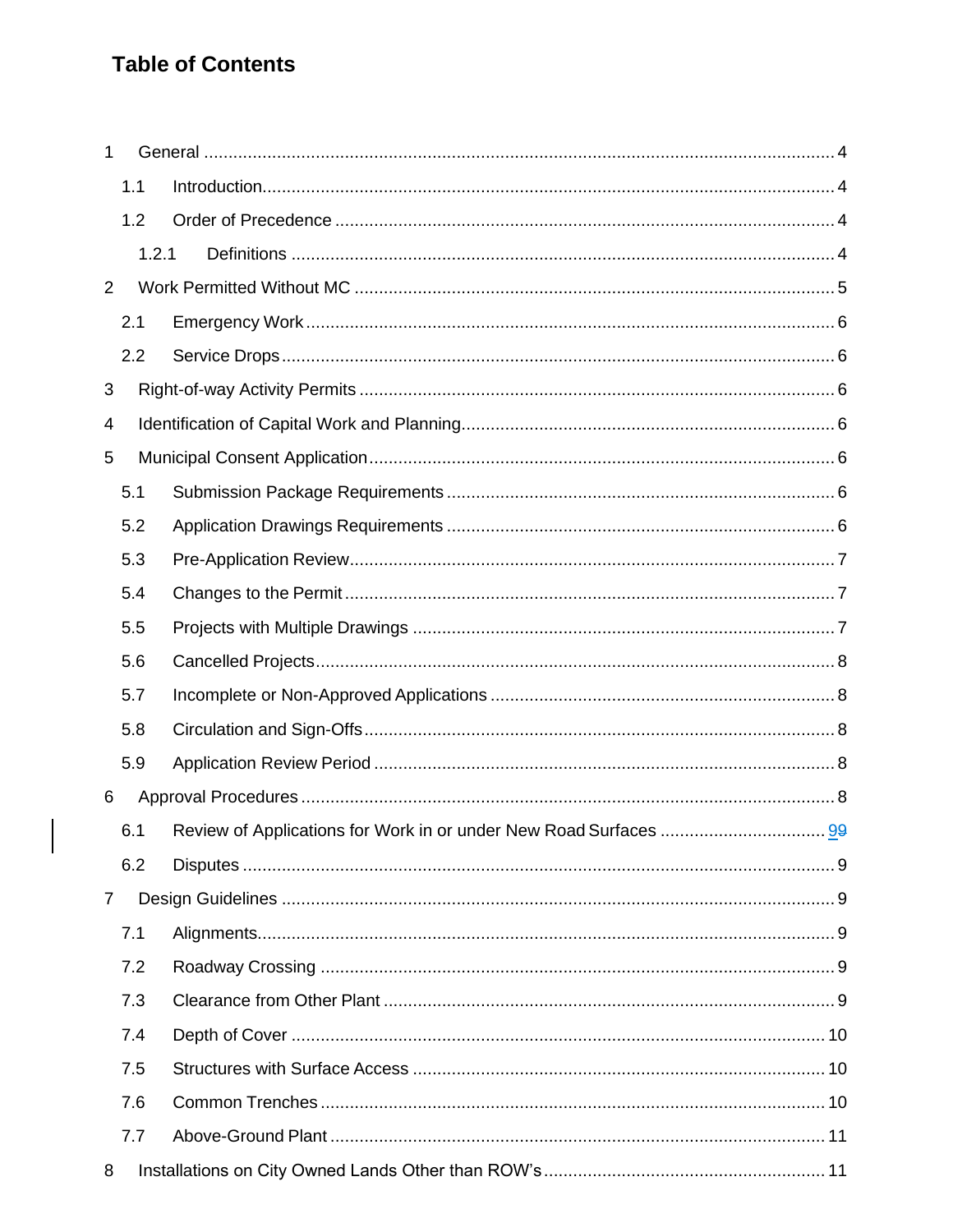| 9    |      |  |
|------|------|--|
| 10   |      |  |
|      | 10.1 |  |
| 11   |      |  |
| 12   |      |  |
| 13   |      |  |
| 14   |      |  |
| 15   |      |  |
| 15.1 |      |  |
|      |      |  |
| 16   |      |  |
| 17   |      |  |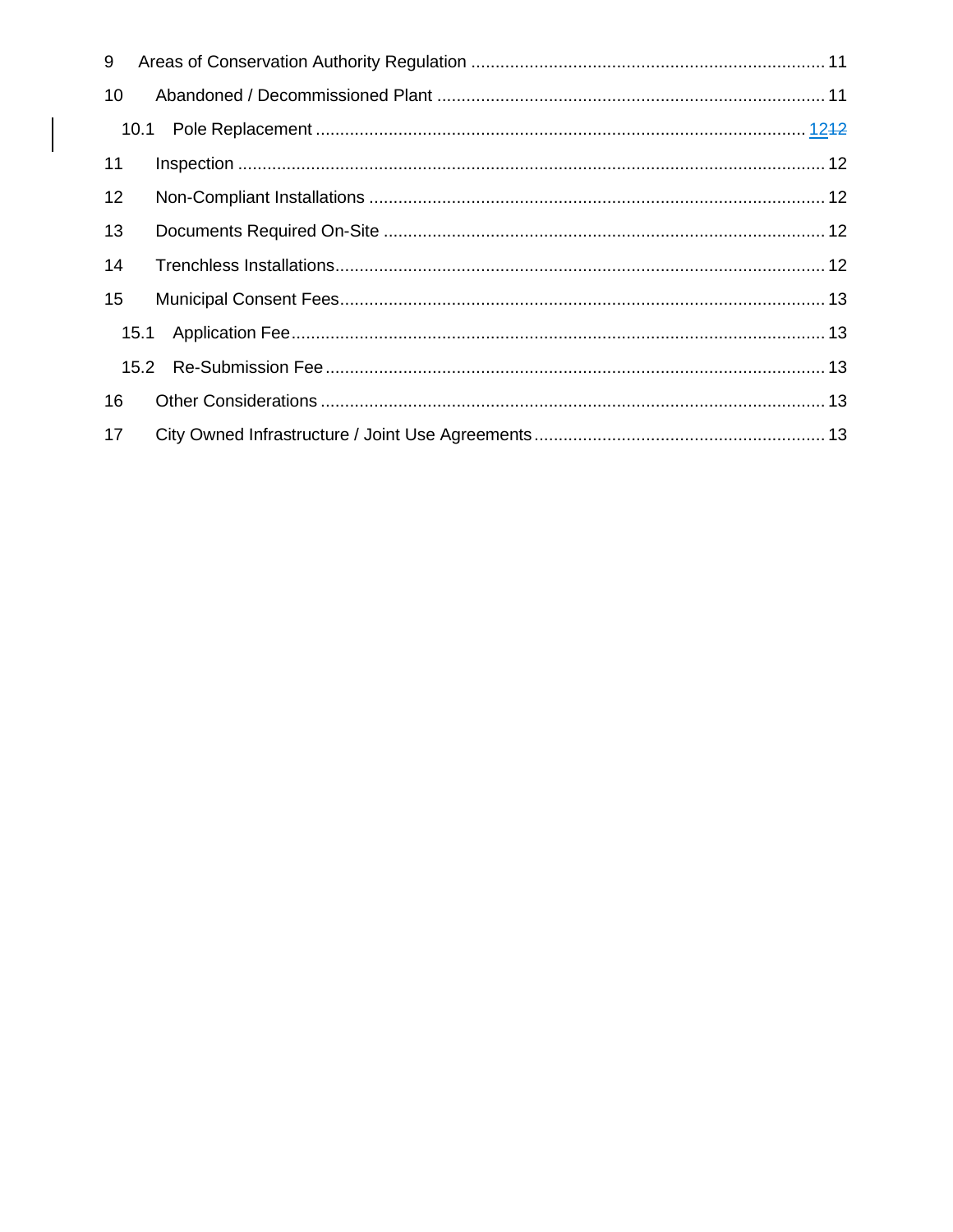## <span id="page-3-0"></span>**1 General**

A Municipal Consent is the municipal authorization for a utility company to occupy a specific location within the City rights-of-way. Standard utility corridors and alignments have been established to avoid conflicts in the planning of projects by various utilities occupying the City's rights-of-way and to minimize the impact of proposed work on the adjacent infrastructure. Municipal Consents are only issued to utility companies, commissions, agencies and private Applicants who have the authority to construct, operate and maintain their infrastructure within the right-of-way as established through legislation or terms of a Municipal Access Agreement (MAA).

All utility work, with a few exceptions, within rights-of-way requires Municipal Consent (MC) from the City's Corporate Asset Management Department and a Right-of-Way Activity Permit (ROWAP) from the Traffic and ROWA Department with the exception of Emergency Works. A ROWAP for utility works will not be granted until MC is approved. The Applicant understands and agrees that in making an application for MC the Applicant agrees to abide by the terms and conditions of the MC and Municipal Consent Requirement Manual.

The approval of a MC is valid for a period of one (1) year from the date of issuance. If the work is not completed in its entirety within the one (1) year period, the Applicant must reapply for consent to locatethe remaining work within the right-of-way.

#### <span id="page-3-1"></span>*1.1 Introduction*

The objective of the Municipal Consent Requirement Manual (MCR) is to provide for the efficient review of MC applications within the City of Barrie and to protect the interests of the community and permitted utility companies occupying rights-of-way within the City of Barrie.

In the event of a non-standard installation being the only reasonable alternative, the Applicant shall ensure that these MCR are adhered to as close as possible and shall notify the city in writing of any changes.

This document applies to all utilitycompanies, commissions, agencies, boards, associations, and private stakeholders making application for MC to install plant within the right-of-way.

#### <span id="page-3-2"></span>*1.2 Order of Precedence*

In the event of any inconsistency or conflict in the contents of the following documents, such documents shall take precedence and govern in the following order:

- Federal and Provincial legislation, including Municipal Access Agreements (MAA) and Franchise Agreements.
- City of Barrie Bylaws
- Municipal Consent Permit
- Municipal Consent Requirements (MCR)

#### <span id="page-3-3"></span>1.2.1 Definitions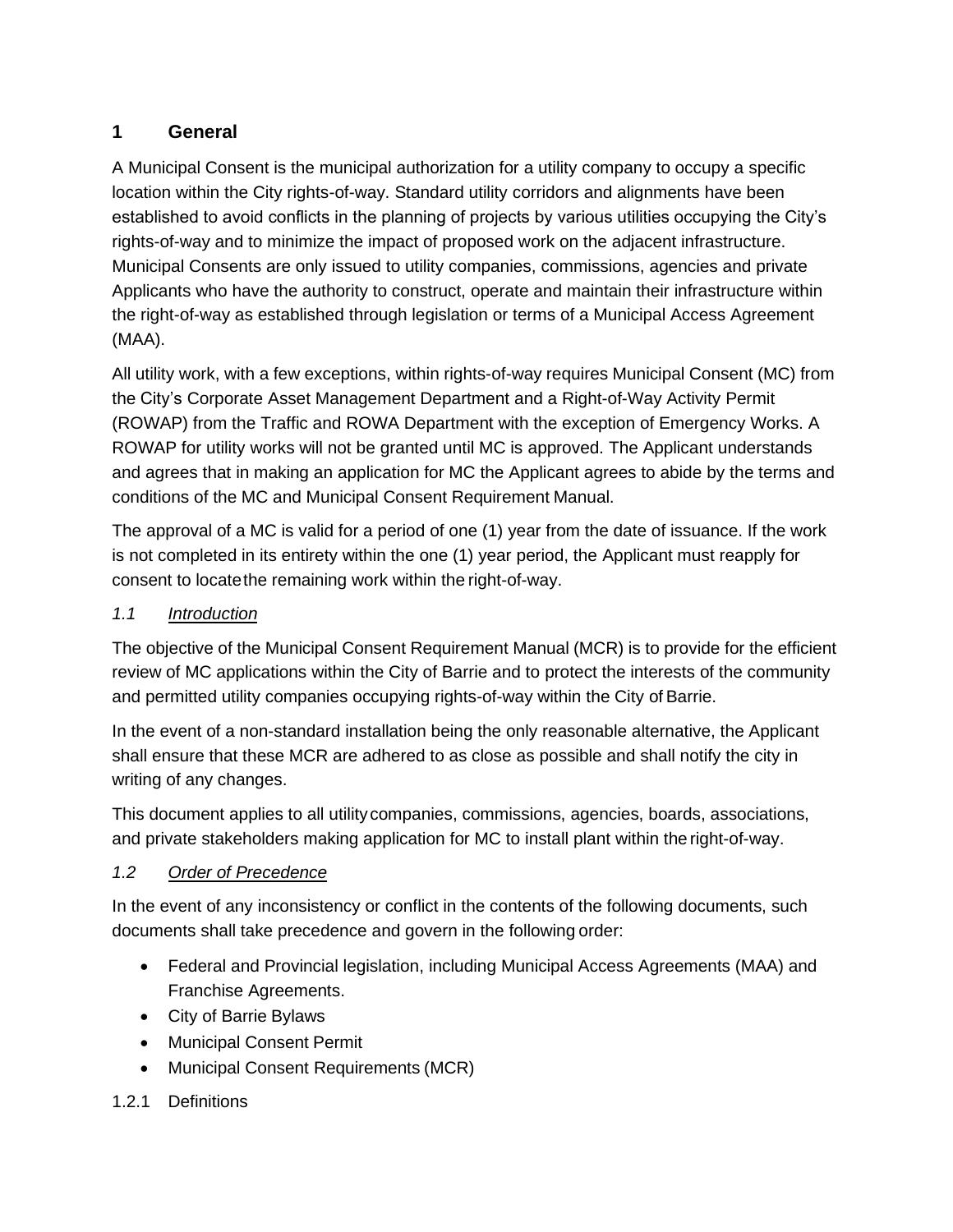**"Applicant"** means any utility company, commission, agency, or private partyapplying for MC to gain approval for the placement of plant within the right-of-way.

**"Emergency Work"** means work that must be completed immediately because health, safety orthe provision of essential services is endangered. This emergency work could result from a broken watermain, gas main break or damaged hydro lines etc.

**"Municipal Consent"** means the permission to install plant within a specific location in the City's rights- of-way. The process involves a formal drawing submission on the placement of apparatus which has been approved by the City of Barrie's Corporate Asset Management **Department** 

**"Plant"** means any poles, cables, pipes, conduits, pedestals, antennas, vaults, support structures or any other similar Plant or structures.

**"Right-of-way"** means the surface of, as well as the spaces above and below publicRight-ofways.

**"Right-of-way Activity Permit"** means a permit issued by the Roads, Parks and Fleet Department for the purpose of authorizing the commencement of all work taking place within the Right-of-way.

**"Service Drop"** means a section of Plant that by its design, capacity and relationship to the overall Plant can be reasonably considered to be for the sole purpose of connecting the Plant to not more than a single customer or building point but shall not include Plant designed to extend to multiple customers.

**"Work"** means the installation, maintenance, repair, replacement, extension or operation of any Plant in the Right-of-way.

#### <span id="page-4-0"></span>**2 Work Permitted Without MC**

The following types of work require only a ROWAP:

- Emergency work required to maintain or restore existing service;
- Repair of existing Plant (same horizontal and vertical location);
- Exploratory work to investigate existing Plant condition;
- Any service drop not requiring the removal, relocation or alteration of any adjacent infrastructure. Service drops crossing the pavement structure shall conform to the requirements of a long service drop.

All other types of work require both a MC and a Right-of-way Activity Permit including:

- installing new plant
- making additions or upgrades/alterations to existing plant
- excavating, directional boring and/or drilling within the right-of way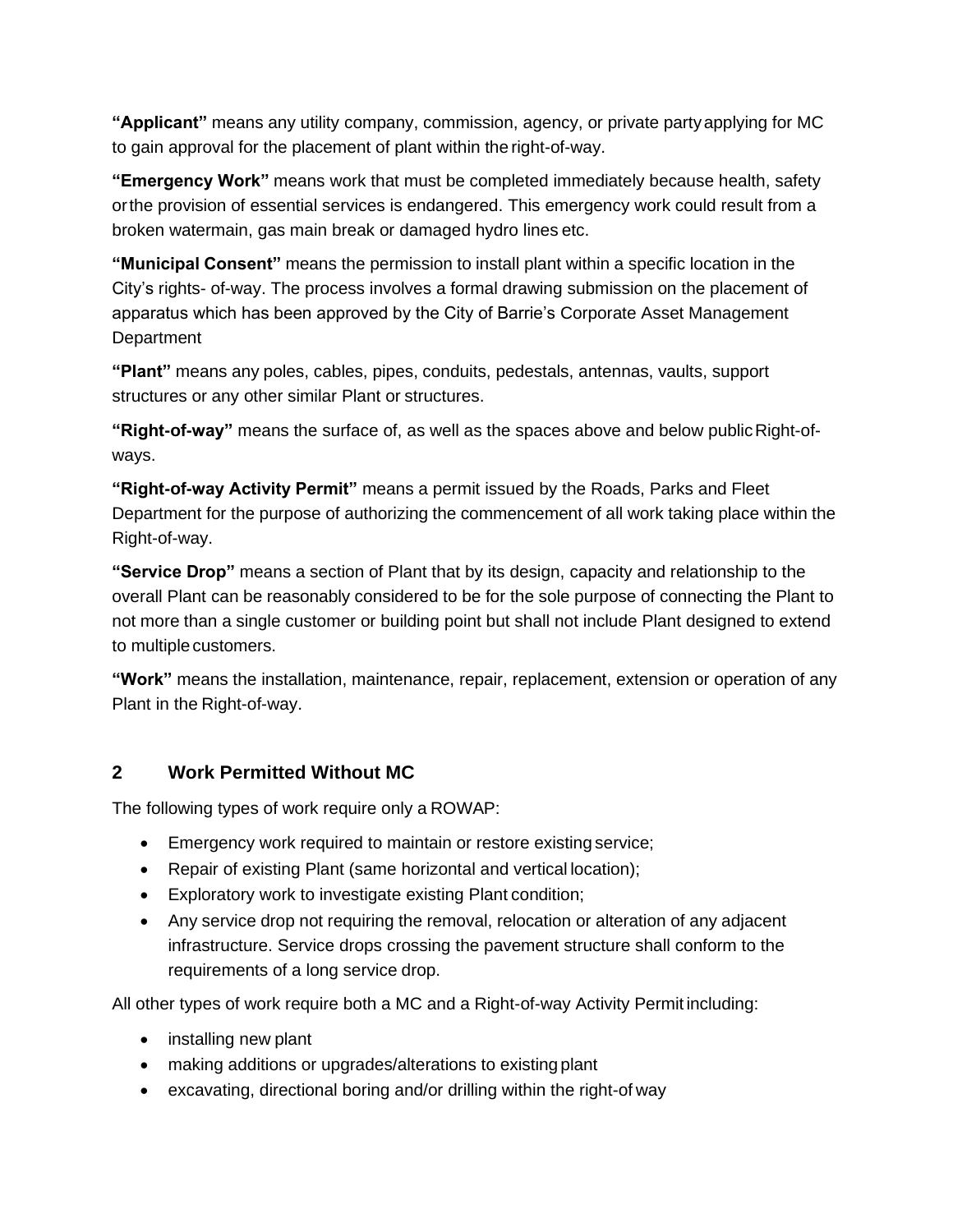#### <span id="page-5-0"></span>*2.1 Emergency Work*

Emergency work is permitted prior to submission of a Right-of-way Activity Permit Application as outlined in ROWAP By-law. The completed ROWAP Application must be submitted to the Roads, Parks and Fleet Department on the same day the work is commenced, or if the City offices are closed, no later than the start of the next working day. If the installation of new or additional plant is required for the emergency repair, a MC Application must be submitted to the Corporate Asset Management Department within 5 business days of the work commencement.

## <span id="page-5-1"></span>*2.2 Service Drops*

A ROWAP must be obtained from the Roads, Parks and Fleet Department prior to installing any service drop. Wherever possible, services and service connection to property line shall be designed and constructed directly in front of the customer being serviced, perpendicular to the roadway. Gas service size shall be no greater than 2" (50.8mm) diameter or MC will be required.

## <span id="page-5-2"></span>**3 Right-of-way Activity Permits**

Prior to the commencement of work on the Right-of-way, a ROWAP is to be obtained from the Traffic Services and ROWA Department. To apply for a ROWA permit, please visit <https://www.barrie.ca/Doing%20Business/PermitsandLicenses/Pages/ROWAP.aspx>

## <span id="page-5-3"></span>**4 Identification of Capital Work and Planning**

All utility companies, commissions, agencies and private Applicants which have the authority to construct, operate and maintain plant within the right-of-way shall submit a forecasted capital projects schedule on an annual basis to the Corporate Asset Management Department.

## <span id="page-5-4"></span>**5 Municipal Consent Application**

Applications for MC shall be made on the standard MC Application Form). The MC Application Form shall be completed in its entirety and be submitted as part of the submission package to [municipalconsents@barrie.ca.](mailto:municipalconsents@barrie.ca) These forms are available on the City's website at [https://www.barrie.ca/Doing%20Business/PermitsandLicenses/Pages/MunicipalConsentApplicat](https://www.barrie.ca/Doing%20Business/PermitsandLicenses/Pages/MunicipalConsentApplication.aspx) [ion.aspx.](https://www.barrie.ca/Doing%20Business/PermitsandLicenses/Pages/MunicipalConsentApplication.aspx)

#### <span id="page-5-5"></span>*5.1 Submission Package Requirements*

The submission package shall include:

- application form completed in its entirety.
- detailed design drawings, prepared in accordance with the requirements identified in this document.

## <span id="page-5-6"></span>*5.2 Application Drawings Requirements*

The following information shall be accurately shown on the application drawings:

- Direction North Arrow, Legend, and Scale;
- Street Names and Municipal Address;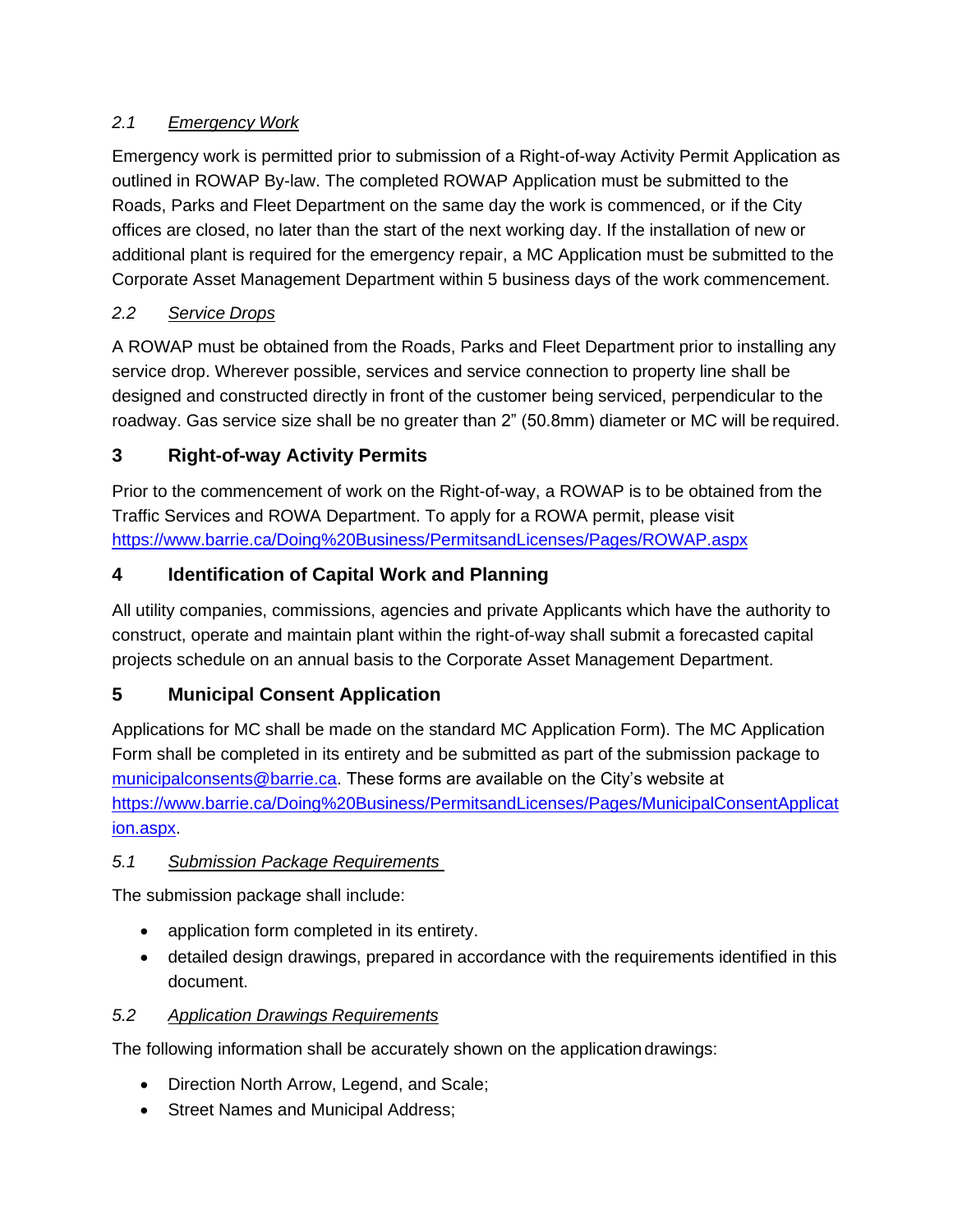- Property Lines, Right-of-way Limits and Easement Limits;
- Driveways, Edge of Pavement, and Curbs;
- Guide Rail or Cable, Sidewalks, Fencing, Mature Trees with Dripline;
- Outlines of adjacent surface and subsurface structures. For the purpose of preparing the application drawings, "adjacent surface and subsurface structures" and "adjacent Plant" shall mean infrastructure that may be impacted by the proposed work or is located less than the minimum clearance distances specified in Appendix 'A';
- Location and Depth of Ditches;
- Description, Location and Dimensions of Existing Adjacent Plant
- Description, Location and Dimensions of Proposed Plant;
- All references to utility depths shall be based on geodetic elevations (See [Control](http://www.barrie.ca/Doing%20Business/PlanningandDevelopment/Documents/Control%20Monument%20Map.pdf)  [Monumentation Map\)](http://www.barrie.ca/Doing%20Business/PlanningandDevelopment/Documents/Control%20Monument%20Map.pdf);
- Sign off by the other Utilities with respect to existing location of their Plant, location of proposed Plant by the Applicant and no conflict with future undertakings;
- All dimensions pertaining to the location existing and proposed Plant shall be referenced to the current and/or proposed property lines or Right-of-way limits;
- The drawing shall be greyscale with bold distinct linetypes to distinguish between types of proposed plant.

Where required under the guidelines established by the Professional Engineers of Ontario, application drawings shall be signed and sealed by a ProfessionalEngineer.

#### <span id="page-6-0"></span>*5.3 Pre-Application Review*

To avoid the need for redesigns and resubmissions, and to reduce review time, the Technologist will if necessary, within a reasonable time and at no cost to the Applicant, attend one site meeting and conduct a preliminaryreview of the proposal before the Applicant finalizes the design and submits the MC Application.

#### <span id="page-6-1"></span>*5.4 Changes to the Permit*

Any request for changes to an approved MC drawing must be reviewed and approved by the Corporate Asset Management Department. Depending on the nature and extent of the requested change, the Applicant may be required to:

- meet with the ROWA Department in the field to review the proposed change
- submit, in writing, an explanation of the proposed change
- submit a revised drawing highlighting the proposed change
- obtain sign-off from adjacent owners of affected above ground plant (if applicable)

#### <span id="page-6-2"></span>*5.5 Projects with Multiple Drawings*

The Applicant may choose to 'bundle' several drawings together as a single application for projects which involve continuous Plant installation over large distances. The fee for applications with multiple drawings is defined in Section 20.0 MC Fees. In the absence of any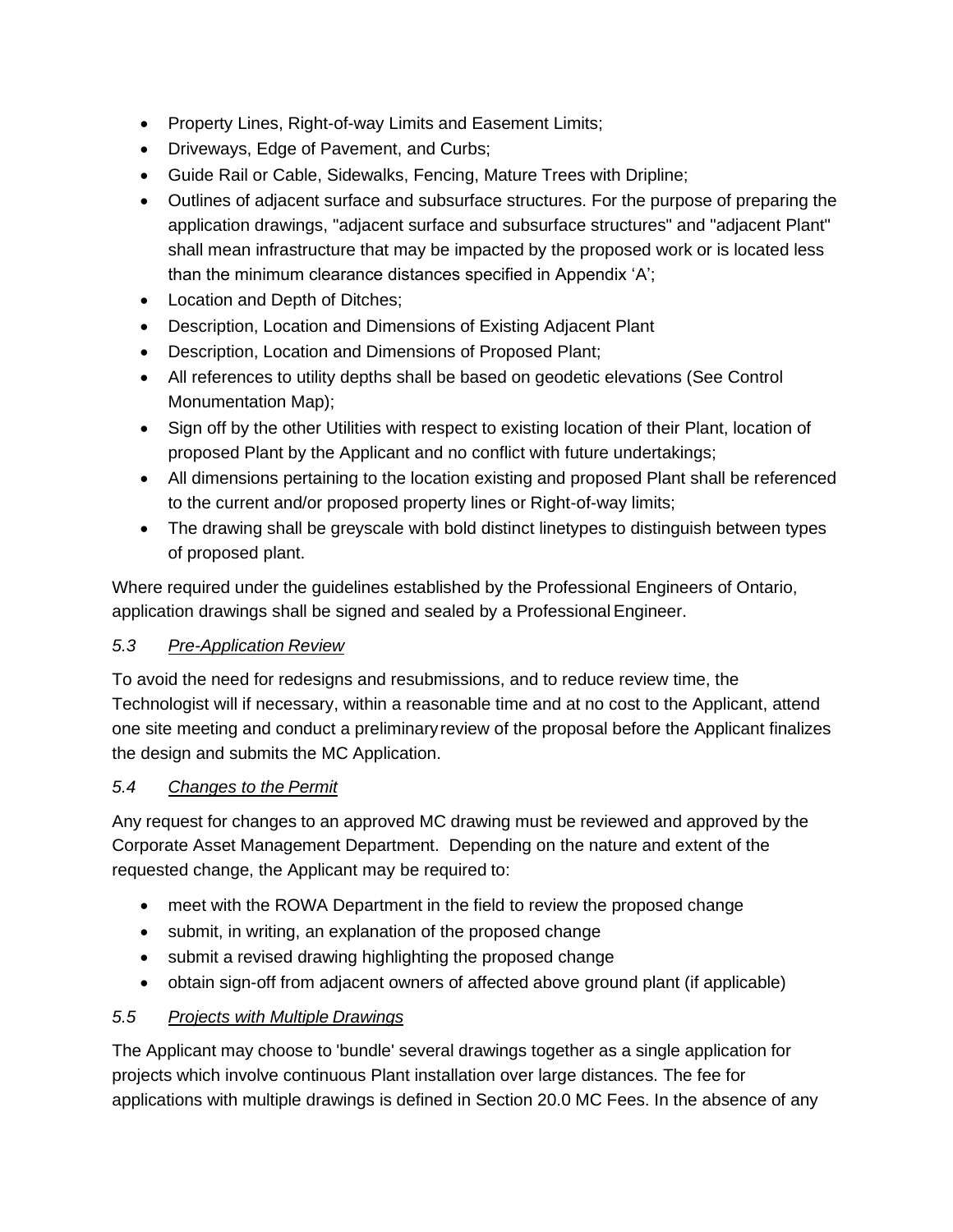specific instructions, the application will be reviewed as a whole with all drawings being approved simultaneously or all drawings being declined.

## <span id="page-7-0"></span>*5.6 Cancelled Projects*

The Corporate Asset Management Department must be notified of any cancelled projects for which a MC Application has been submitted or a MC has been issued.

## <span id="page-7-1"></span>*5.7 Incomplete or Non-Approved Applications*

MC Applications that are not in strict conformance with the MC Requirements will not be approved. A In the event the application is not approved, the Applicant will be contacted by the Corporate Asset Management Department via e-mail to the address specified on the application. The Applicant will be advised of the specific deficiencies of the application. If the Applicant does not address the deficiencies identified within a reasonable time, the application form will be returned to the Applicant together with a covering letter from the Technologist indicating that a new application is required and MC fee has been forfeited.

#### <span id="page-7-2"></span>*5.8 Circulation and Sign-Offs*

Prior to submitting an application, the Applicant is advised to circulate drawings of their proposed work to all utility companies, agencies and commissions that may be impacted by the work. The following should be considered if circulated:

- marked up the Applicant's drawing or provided the Applicant with an up-to-date location certificate of that party's infrastructure within the limits of the proposed work.
- communicated all its requirements to the Applicant.
- Does not object to the proposed work as described in the application.
- investigated and declined a joint-build venture with the Applicant.

## <span id="page-7-3"></span>*5.9 Application Review Period*

Applications shall be submitted to the Corporate Asset Management Department at least 30 business days prior to the planned date of commencing the work. The date of application will be the date on which the complete and compliant application is received by the Corporate Asset Management Department. Applications will normally be processed within 20 business days. The time required for review will vary depending on the nature, size and complexity of the proposed work and the completeness and clarity of the application form and drawings.

## <span id="page-7-4"></span>**6 Approval Procedures**

<span id="page-7-5"></span>Upon completion of the MC application review, a copy of the Muncipal Consent will be emailed to the Applicant. The issuance of a MC by the City of Barrie does not relieve the Applicant of the responsibility to ensure that the notification requirements are properly carried out and that the appropriate locates and clearances are obtained prior to commencing the installation of the proposed work.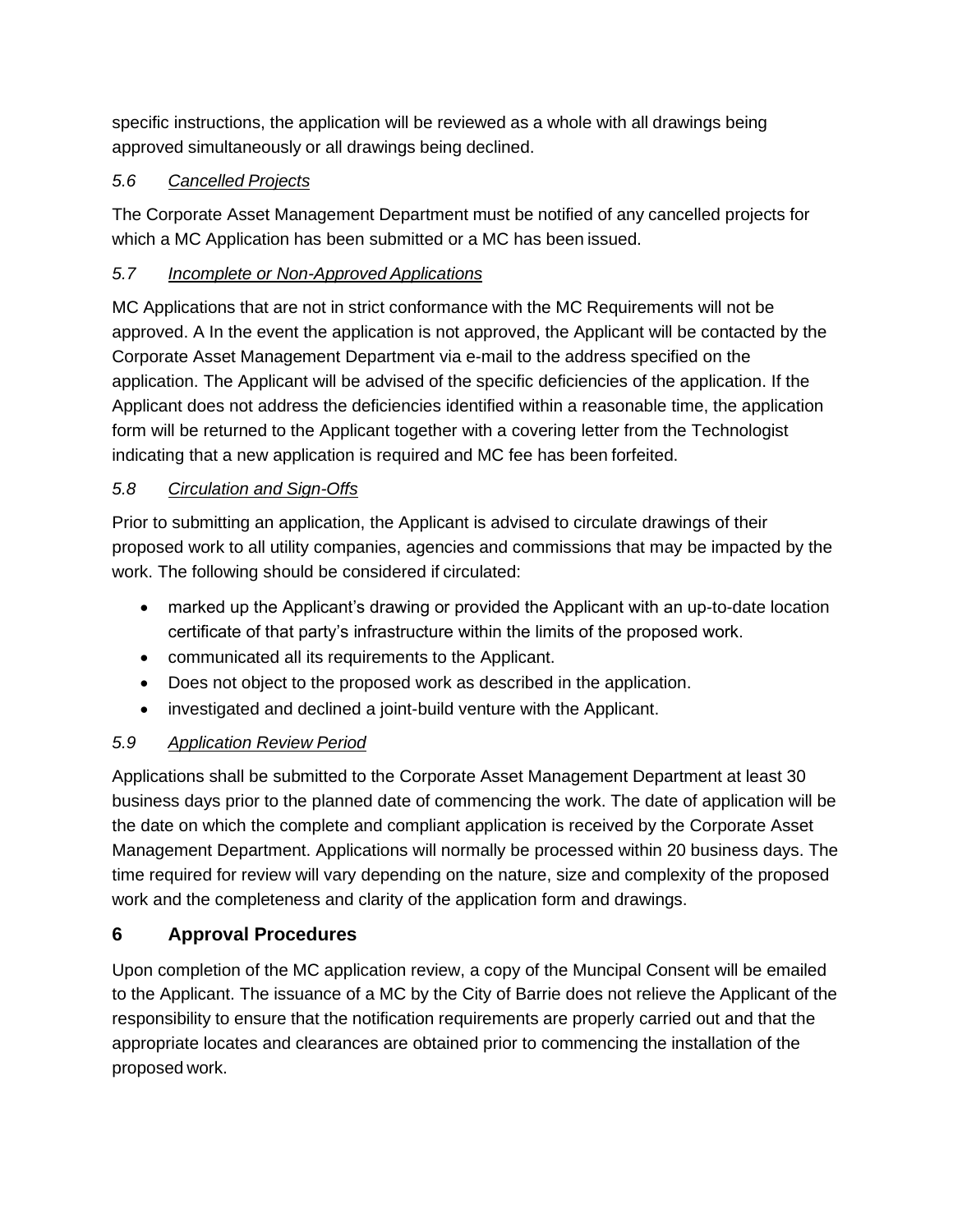#### *6.1 Review of Applications for Work in or under New Road Surfaces*

To ensure the long-term sustainability of the City's infrastructure the ROWAP By-Law dictates a moratorium on all new or recently reconstructed streets. The moratorium ensures that the integrity of the pavement structure is protected and also serves to minimize the disruptions and inconvenience to the public resulting from repeated construction activity.

In the event an application is received for work in or under any infrastructure that is 3 years old or less, the Corporate Asset Management Department shall undertake a comprehensive review of the proposed working area, type and methods of construction to mitigate the potential negative impacts. This includes construction or reconstruction of roads, curbs, sidewalks, and boulevards, full resurfacing of streets including base repairs

The comprehensive review shall include a meeting with the Applicant to discuss thefollowing:

- alternative means of meeting the Applicant's servicing objectives by investigating alternate routes, evaluation of existing conduit capacity, reactivation of abandoned Plant, utilizationof abandoned conduits, trenchless technologies, etc.;
- provide justification for proposed methods of installation if deemed harmful to the new pavement structure;
- roadway restoration details.

#### <span id="page-8-0"></span>*6.2 Disputes*

In the event of any dispute regarding the review of a specific application, the Supervisors of Engineering Standards shall make the final determination.

## <span id="page-8-1"></span>**7 Design Guidelines**

#### <span id="page-8-2"></span>*7.1 Alignments*

Installation of plant shall follow the alignments shown in the City of Barrie Standard Drawings. The City, in its sole discretion, may direct the Applicant to propose an alternate alignment if, in the opinion of the Corporate Asset Management Department, the proposed alignment is not in the best interests of the efficient and organized usage of the Right-of-way.

#### <span id="page-8-3"></span>*7.2 Roadway Crossing*

Wherever possible, proposed roadway crossing shall be perpendicular to the roadway. Roadway crossings within intersections should be avoided. All roadway crossings shall be in conduit adequately sized for future anticipated growth.

#### <span id="page-8-4"></span>*7.3 Clearance from Other Plant*

Horizontal and vertical clearances shall be in compliance with Appendix 'A' Vertical and Horizontal Clearance Guidelines. The indicated clearances are minimums and shall be interpreted to be measured from the outermost edge of the existing Plant to the outermost edge of the proposed Plant.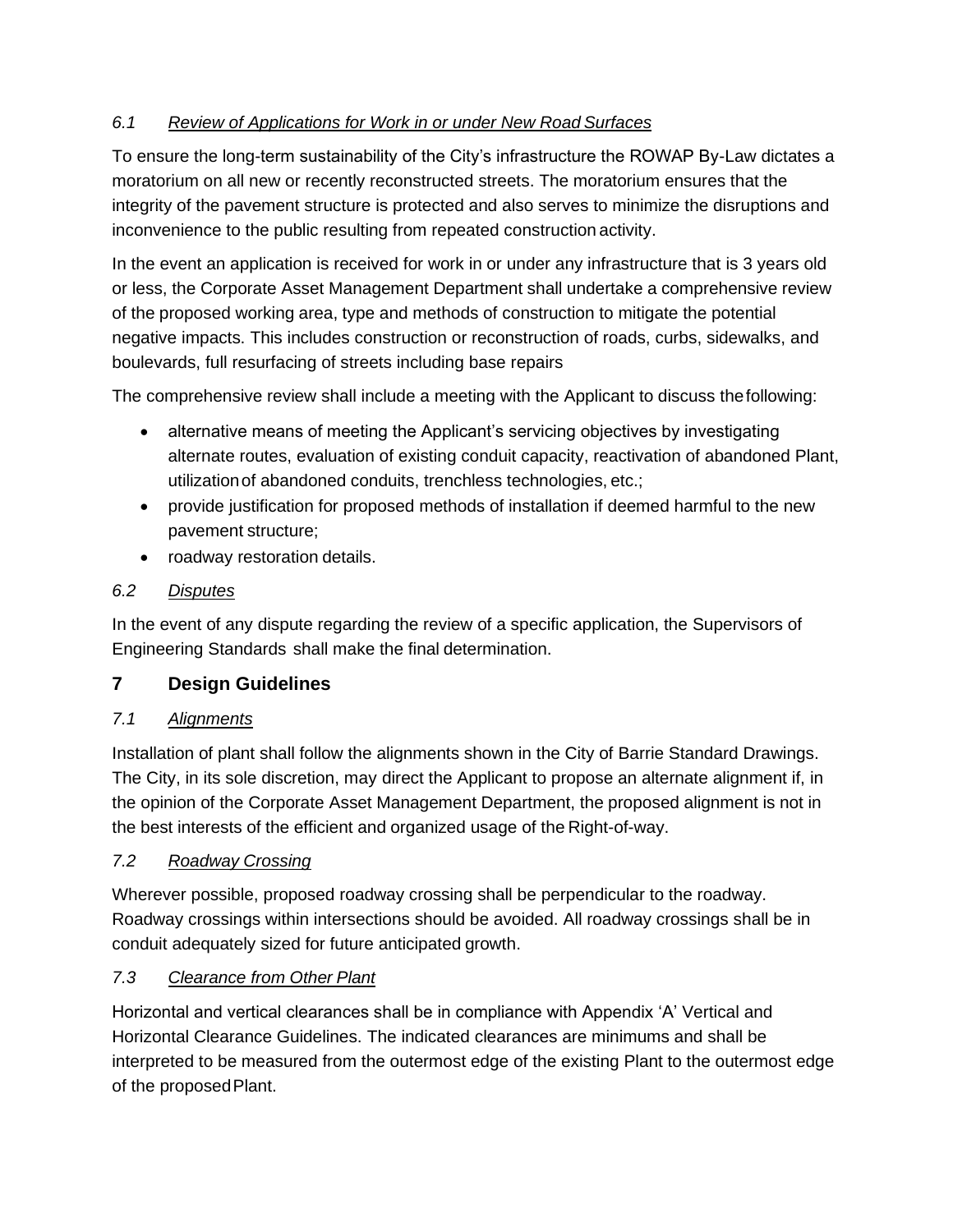Any encasement, steel plating or other non-excavatable material shall be considered to be part of the proposed Plant and must meet the required clearance from existingPlant.

Exemptions from the minimum clearances may be approved, at the discretion of the affected Plant owners and with the approval of the Corporate Asset Management Department. As a minimum, any application for exemption will require written consent from the affected Plant owners giving explicit permission for the Applicant to reduce the clearance. To ensure the acceptability of the proposed reduction in clearance, the Applicant may be required to submit a suitably scaled detailed drawing identifying the existing and proposed Plant clearances.

## <span id="page-9-0"></span>*7.4 Depth of Cover*

The depth of cover for all installations within the boulevard shall be a minimum of 1.0 metre below the lowest elevation of either the centreline of trench or the centreline of roadway. The depth of cover for all installations within the pavement structure shall be a minimum of 1.2 metre below the lowest elevation of either the centreline of trench or the centreline of roadway. The depths listed are minimums. Where deemed necessary to accommodate other existing Plant or future work, additional depth of cover may be required at the application review stage or during construction at the sole discretion of the City of Barrie.

Where an Applicant demonstrates that the depth requirements cannot be met, exceptions may be approved on a case-by-case basis. Applicants should contact the Corporate Asset Management Department for such an exemption at the planning stage of their project, prior to submission of a MC Application.

Under no circumstances shall Plant be installed shallower than the minimum depths indicated without specific written consent from the Corporate Asset Management Department.

For buried structures, including, but not limited to, vaults and chambers, the top of the structure shall conform to the minimum depths described above. Where such a structure requires access, it shallbe designed so that only the access protrudes to the surface.

#### <span id="page-9-1"></span>*7.5 Structures with Surface Access*

Any new buried structures which have surface access, with the exception of vaults where the structure roof is monolithic with the sidewalk or flush with the surrounding finish grade shall be constructed with the ability for fine adjustment of their elevation to accommodate future changes to surface grading and structurally designed for highway traffic loading.

#### <span id="page-9-2"></span>*7.6 Common Trenches*

To make effective use of the limited space in the right-of-way, the Corporate Asset Management Department may request that utility companies planning installations in close proximity to one another, or to service the same customer, enter into an agreement to share a common trench. Where the parties have agreed to construct in a common trench, one of the utility companies shall be designated as the Applicant for purposes of obtaining a MC, adherence to permit conditions, completion of restoration, billing process, and submission of as-constructed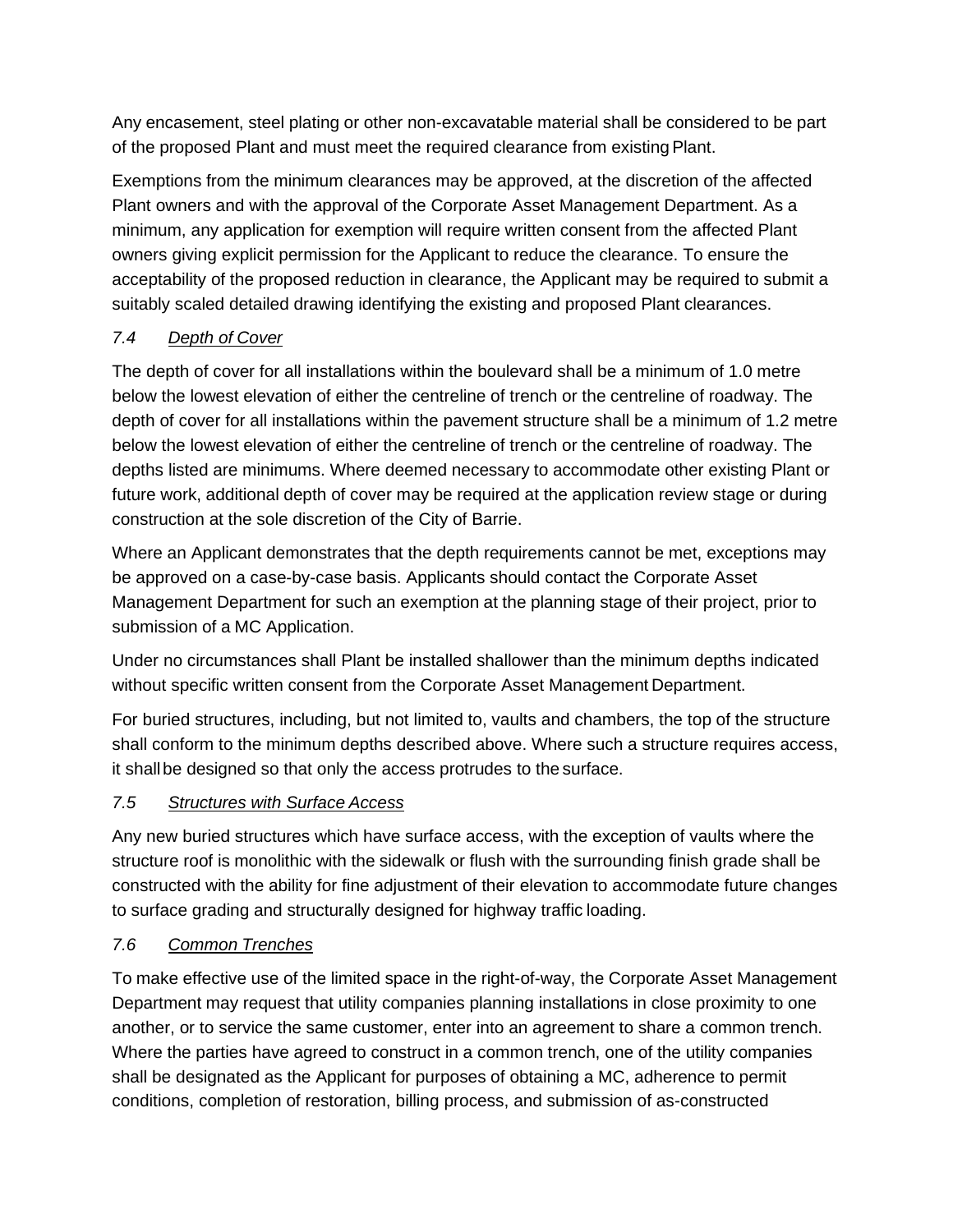drawings. Common trenches shall be clearly identified, including the names of all participating utility companies, on both the application and the drawings.

## <span id="page-10-0"></span>*7.7 Above-Ground Plant*

Applications for work that include an above-ground Plant shall include consideration to reducing the negative visual impact to passing motorists, pedestrians and adjacent property owners while still allowing the Applicant to freely access and properly service the Plant and provide its services to its customers.

Applications shall describe the proposed aesthetic treatment which will be reviewed by the Corporate Asset Management Department for suitability and potential impact. Examples of aesthetic treatments include, but are not limited to: placement in locations of minimal visual impact; landscaping around the Plant; painting the Plant; decorative covers; placement of Plant behind existing physical features. The Applicant shall be responsible for the maintenance of any material aesthetic treatment such as paint or coverings to the satisfaction of the City of Barrie..

If the proposed location of the above ground Plant falls within the boundaries of the Business Improvement Area (BIA), the Applicant shall notify the BIA, in writing, and outline the nature of the work, clearly describing the size, appearance and location of the proposed above ground Plant. The notification must also include the Applicant's contact information. The Applicant is to ensure that any objections regarding the proposed Plant and its location are addressed prior to submitting the application. A copy of the notification shall be submitted with the application.

## <span id="page-10-1"></span>**8 Installations on City Owned Lands Other than ROW's**

Installations on city owned land other than streets require the prior approval of the department that has jurisdiction over that land. Any easement documents or licenses that may be required by the City of Barrie for work in these locations shall be submitted with the application.

## <span id="page-10-2"></span>**9 Areas of Conservation Authority Regulation**

The City of Barrie requires the Applicant to seek approvals from all regulatory authorities prior to submitting the MC application.

## <span id="page-10-3"></span>**10 Abandoned / Decommissioned Plant**

The Applicant shall clearly identify all proposed removal or abandonment of Plant on the drawing. The utility company shall continue to be responsible and liable for all abandoned Plant and any issuesthat arise as a result of that abandoned Plant until such time that it has been completely removed from the Right-of-way to the satisfaction of the City of Barrie. This responsibility shall include, but not be limited to, providing all available information for any abandoned or decommissioned Plant as part of the Applicant's response to any request for information by the City.

During City of Barrie reconstruction projects, the City, in its sole discretion, may direct the Applicant to specify complete removal of all existing Plant and to be replaced in coordination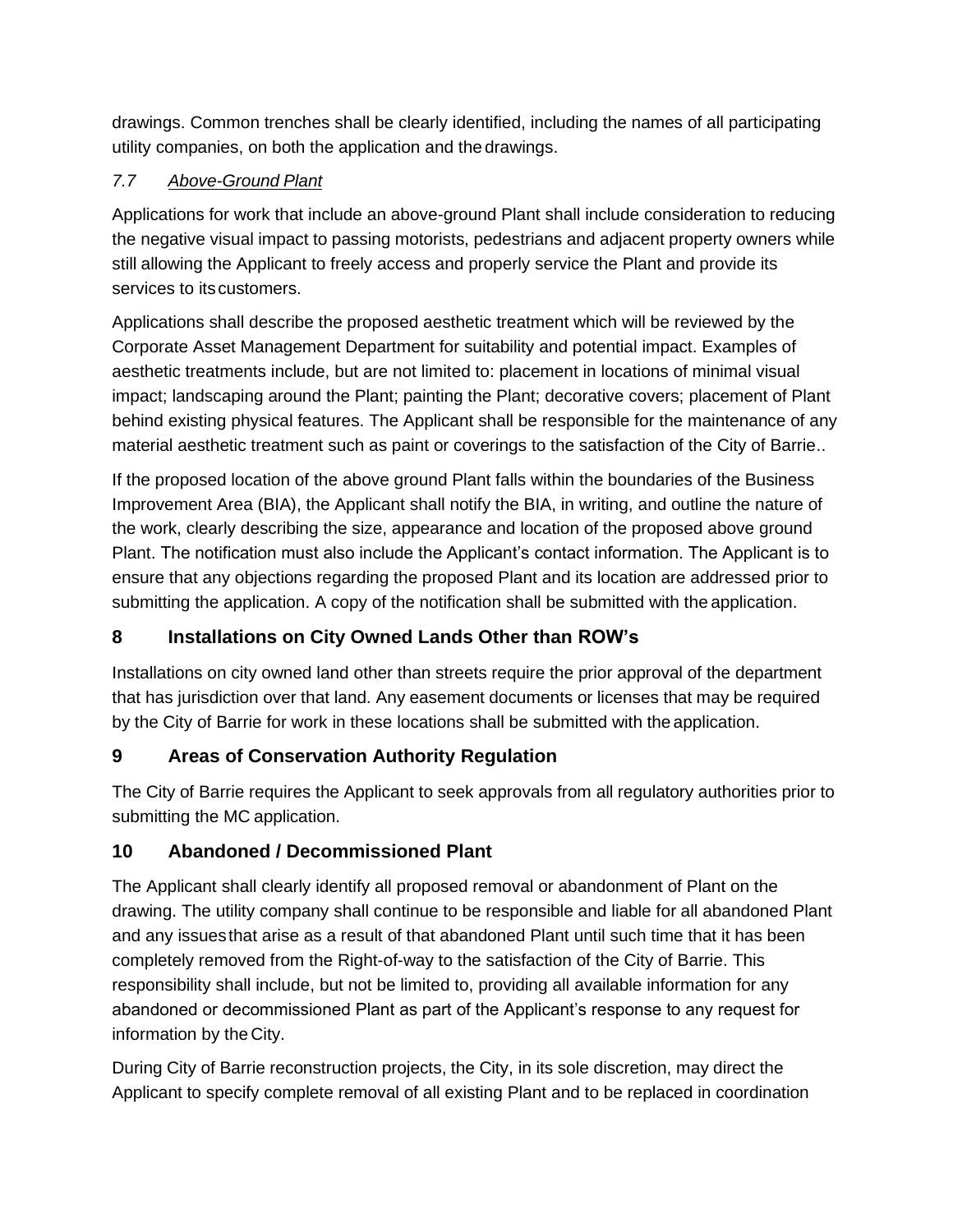with theproject.

#### <span id="page-11-0"></span>*10.1 Pole Replacement*

To ensure the timely removal of redundant poles, any application for the installation of a new pole which is intended to replace an existing pole shall clearly indentify all poles to be removed. The maximum time- period from the installation of the new pole until removal of existing pole and completion of restoration shall not exceed the term of the MC (12 months).

#### <span id="page-11-1"></span>**11 Inspection**

The Applicant shall contact the ROWA Department's designated inspector specified by the City of Barrie ROWAP by-law prior to the start of works.

## <span id="page-11-2"></span>**12 Non-Compliant Installations**

Should any construction begin that is not in strict compliance with the conditions of the permit and this document the permit may be cancelled at the sole discretion of the City of Barrie.

Depending on the severity of the infraction, the issuance of new permits for some or all work by the same Applicant may be withheld or delayed, until the infraction has been addressed by the Applicant to the satisfaction of theCity of Barrie.

Where a Plant is found to be installed without a valid permit and/or in a location other than that approved by the Corporate Asset Management Department, the Applicant may be required to remove the Plant immediately, at its own expense.

## <span id="page-11-3"></span>**13 Documents Required On-Site**

The Applicant shall ensure that, as a minimum, copies of the following documents are kept onsite at all times and shall make these documents available for viewing immediately upon being requested to doso by to the ROWA Department or the City of Barrie Municipal Law Enforcement:

- Approved MC and Approved Drawing('s)
- Right-of-way Activity Permit
- Notification to BIA, where applicable
- Any documents required to be kept on-site under legislation

## <span id="page-11-4"></span>**14 Trenchless Installations**

Where the work is being undertaken using trenchless installation methods, preservation and protection of existing Plant shall be according to Ontario Provincial Standard Specifications.

Minimum horizontal and vertical clearances to existing Plant as specified in Appendix "A" shall be maintained. Clearances shall be measured from the nearest edge of the largest backreamer required to the nearest edge of the facility being paralleled or crossed.

Existing underground Plant shall be exposed to verify its horizontal and vertical locations when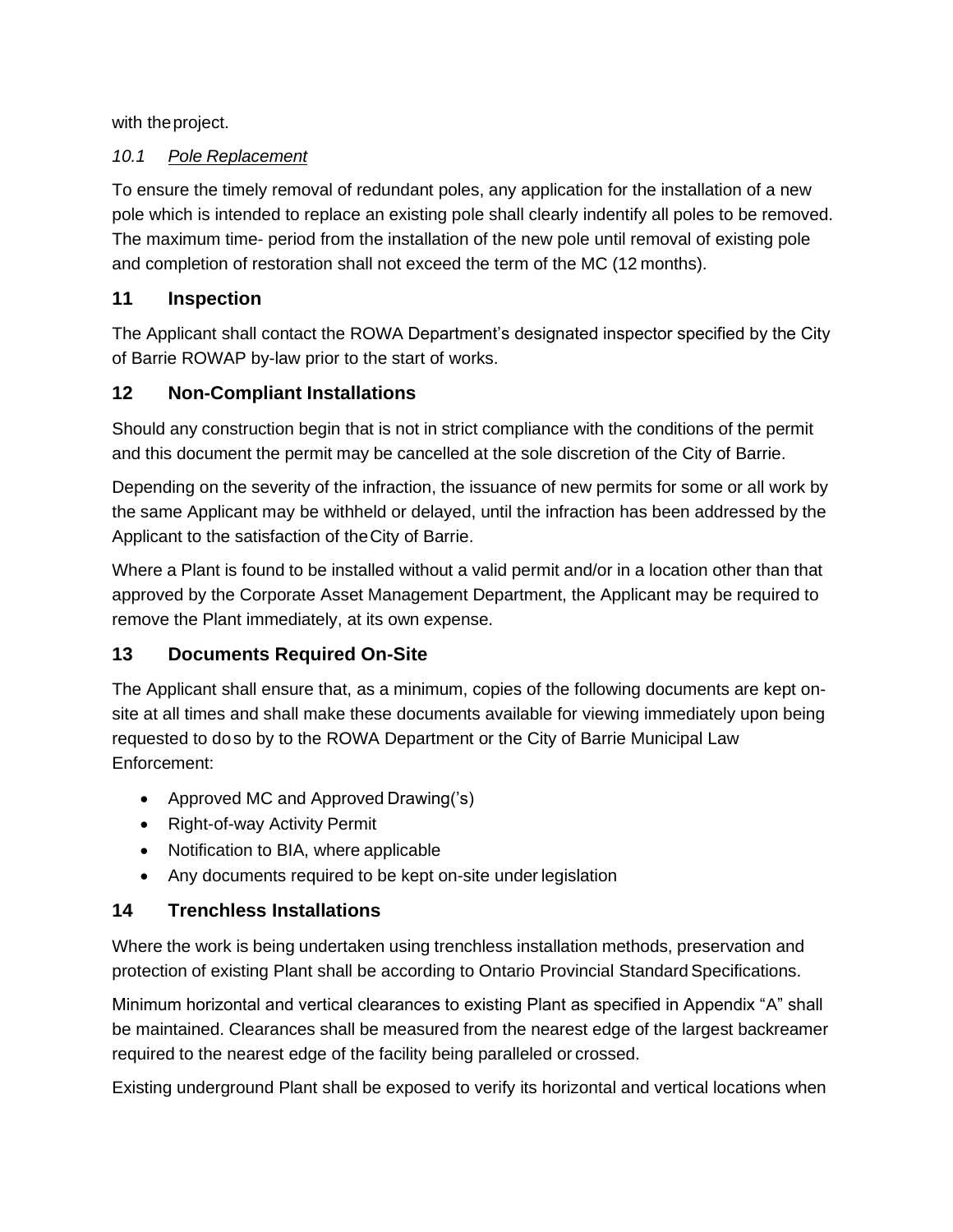the bore path comes within 1.0 m horizontally or vertically of the existing facility. Existing Plant shall be exposed by non-destructive methods. The number of pilot holes required to monitor work progress and the proposed location of such pilot holes should be clearly depicted on the application drawing. All pilot holes and any other damage to the street infrastructure shall be restored as per the requirements of ROWAP By-Law.

## <span id="page-12-0"></span>**15 Municipal Consent Fees**

#### <span id="page-12-1"></span>*15.1 Application Fee*

The fee for MC Applications shall be in accordance with the current City of Barrie's Fees By-law.

#### <span id="page-12-2"></span>*15.2 Re-Submission Fee*

The fee for MC Applications that do not meet the requirements as set out within this document shall be in accordance with the current City of Barrie Fees By-law.

#### <span id="page-12-3"></span>**16 Other Considerations**

The Applicant shall comply with all applicable Legislation, City of Barrie By-Laws, City Standardsand Guidelines including but not limited to;

- Right-of-way Activity Permit By-law
- Noise By-law
- Public Tree By-law
- Tree Preservation By-law
- Tree Protection Manual
- [Urban Design](http://www.barrie.ca/Doing%20Business/PlanningandDevelopment/Documents/UrbanDesignManual-DevlopmentProcess.pdf) Guidelines
- [Transportation Design Manual](https://www.barrie.ca/City%20Hall/Planning-and-Development/Engineering-Resources/Documents/City-Standards/Barrie-Transportation-Design-Manual.pdf)

#### <span id="page-12-4"></span>**17 City Owned Infrastructure / Joint Use Agreements**

When the proposed works involves the removal or the replacement of a utility pole that is being utilized for City of Barrie infrastructure including but not limited to Street Lighting, Traffic Signals, Bus Stop Signs, Parking Signs, and Public Information Signs, the Applicant shall coordinate with the Roads, Parks and Fleet Department for removal and replacement of the City Owned infrastructure prior to submitting the application. The Applicant shall identify all City Owned infrastructures being removed or relocated on the application drawing.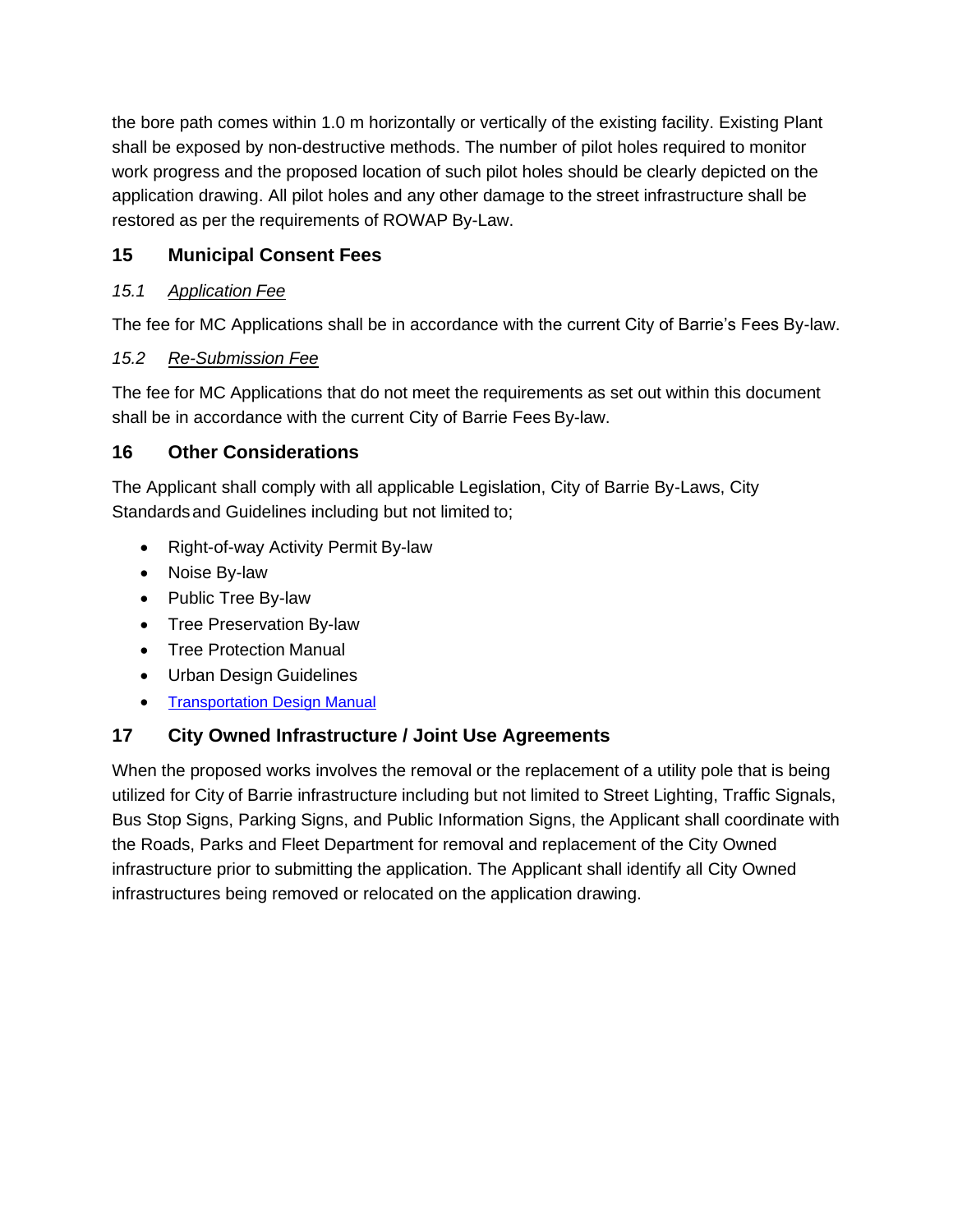# **Appendix "A"**

## **Minimum Clearances**

 $\begin{array}{c} \begin{array}{c} \end{array} \end{array}$ 

|                                                        | <b>Preferred</b>                    | <b>Preferred</b><br><b>Horizontal</b> |  |  |  |
|--------------------------------------------------------|-------------------------------------|---------------------------------------|--|--|--|
| All Dimensions in Millimetres (mm)                     | <b>Vertical</b><br><b>Clearance</b> | <b>Clearance</b>                      |  |  |  |
| <b>ELECTRICITY</b>                                     |                                     |                                       |  |  |  |
| Hydro One Networks (Ontario Hydro)                     |                                     |                                       |  |  |  |
| All infrastructure                                     | 1000                                | 1000                                  |  |  |  |
| Powerstream                                            |                                     |                                       |  |  |  |
| Conduits                                               | N/A                                 | 1000                                  |  |  |  |
| <b>Hydro Chambers</b>                                  | N/A                                 | 1000                                  |  |  |  |
| <b>Innisfil Hydro</b>                                  |                                     |                                       |  |  |  |
| Conduits                                               | 600                                 | 600                                   |  |  |  |
| <b>Hydro Chambers</b>                                  | 600                                 | 600                                   |  |  |  |
| <b>City of Barrie Street Lighting</b>                  |                                     |                                       |  |  |  |
| <b>Streetlighting Duct</b>                             | 300                                 | 600                                   |  |  |  |
| <b>GAS</b>                                             |                                     |                                       |  |  |  |
| <b>Enbridge Gas Distribution</b>                       |                                     |                                       |  |  |  |
| Gas main < 400mm (16") diameter                        | 300                                 | 600                                   |  |  |  |
| Gas main >= 400mm (16") diameter                       | 600                                 | 600                                   |  |  |  |
| Above-ground regulator stations                        | $***$                               | 1000                                  |  |  |  |
| <b>ROAD</b>                                            |                                     |                                       |  |  |  |
| General                                                |                                     |                                       |  |  |  |
| Clearance from road, curb, sidewalks                   | See MCR                             | 500                                   |  |  |  |
| <b>Clearance from Catch Basins</b>                     | $***$                               | 500                                   |  |  |  |
| <b>Traffic Signals</b>                                 |                                     |                                       |  |  |  |
| <b>Traffic Signal Duct</b>                             | 300                                 | 600                                   |  |  |  |
| Above-ground plant clearance from Controller Boxes     | $***$                               | <b>Front 1500</b><br>Side/Back 500    |  |  |  |
| Above-ground plant clearance from Traffic Signal Poles |                                     | 500                                   |  |  |  |
| <b>Roads Service Communications</b>                    |                                     |                                       |  |  |  |
| All infrastructure                                     | 300                                 | 600                                   |  |  |  |
| <b>RESCU CCTV Cameras</b>                              | 1000                                | 2000                                  |  |  |  |
| <b>TELECOMMUNICATIONS</b>                              |                                     |                                       |  |  |  |
| <b>Bell Canada</b>                                     |                                     |                                       |  |  |  |
| All buried infrastructure                              | $\overline{3}00$                    | 600                                   |  |  |  |
| Above-ground infrastructure                            | $\overline{**}$                     | 600                                   |  |  |  |
| <b>Rogers Communications</b>                           |                                     |                                       |  |  |  |
| All buried infrastructure                              | 150                                 | 600                                   |  |  |  |
| Above-ground infrastructure                            | $***$                               | 600                                   |  |  |  |
| <b>Telus Communications</b>                            |                                     |                                       |  |  |  |
| All infrastructure                                     | 300                                 | 600                                   |  |  |  |
| <b>MTS Allstream</b>                                   |                                     |                                       |  |  |  |
| All infrastructure                                     | 300                                 | 600                                   |  |  |  |